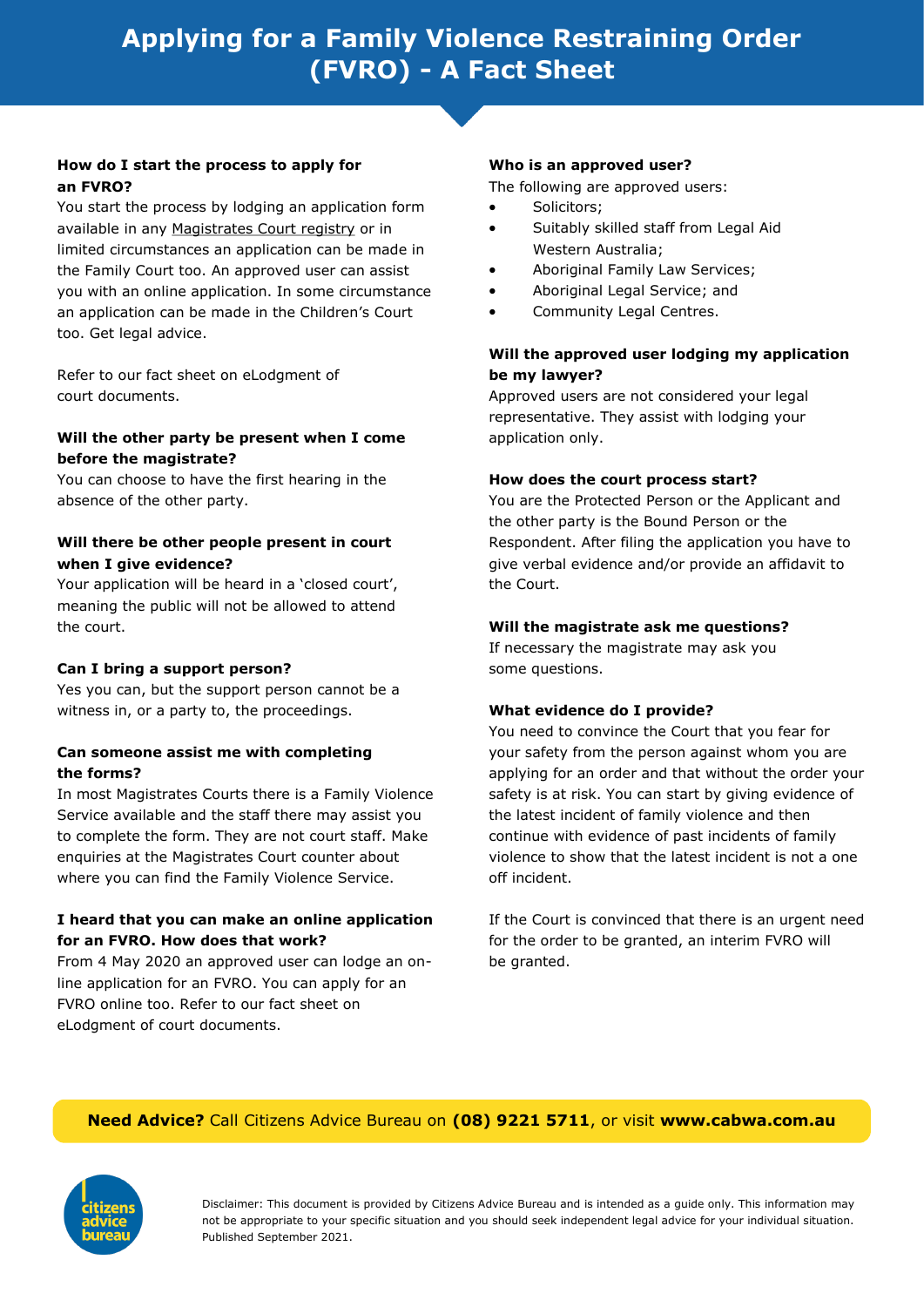# **Applying for a Family Violence Restraining Order (FVRO) - A Fact Sheet Continued**

**Can I have an order to cover the children too?**

Yes when you give evidence of how you fear for your safety, you can also give evidence about the fear you have for the safety of the children.

#### **What will happen after I have given evidence?**

If the Court is convinced that your safety is at risk and that you need an FVRO to protect yourself, the Court will prepare an interim FVRO and the police will serve it on the other party.

If the Court believes that it needs to hear from the other party, then no interim FVRO will be made and the Court will summon both you and the other party to attend Court on another day.

Another outcome is that the Court may dismiss your application if the Court has not been provided with adequate evidence to satisfy it that your safety is at risk.

#### **What happens if an interim order is made after I have given evidence?**

The Court will send the interim FVRO to the police who will serve it on the other party. The interim FVRO comes into force (i.e. you are protected) only when it is served on the other party.

## **What happens then?**

The other party has 21 days after being served with the interim order to consent or object to the interim FVRO. If the Respondent consents (or does nothing within 21 days after being served) the interim FVRO becomes a final FVRO. If the other party lodges an objection, the Court will fix a hearing date.

#### **Until the hearing date will I be covered by the order?**

Yes, the interim FVRO continues to be in force until this hearing is completed.

#### **What if the other party breaches the terms of the FVRO?**

You must report the matter to the police immediately.

## **What if I do not attend the final order hearing date?**

If you as the Applicant do not attend the final hearing, in your absence the Court may dismiss the interim FVRO.

If the Respondent is notified and does not attend the hearing, the Court may conduct the final FVRO hearing in the absence of the other party.

If a final FVRO is made and the Respondent is in court when the FVRO is made, the order is deemed to have been served on them.

If the Respondent is not in Court when the order is made, the FVRO will be delivered to the police for service on the Respondent and comes into force when it is served.

#### **What is an undertaking?**

An undertaking is a promise by the Respondent not to do things to make you fear for your safety. If both you and the other party want to end the FVRO case without having any more court hearings, an undertaking can be signed to that effect. Both of you must agree to the undertaking and it has to be signed before a magistrate gives a decision about whether to make or not make a final order.

Giving an undertaking to the Court does not mean that the other party agrees that they have done anything wrong.

If both of you sign an undertaking the interim FVRO is dismissed.

## **Need Advice?** Call Citizens Advice Bureau on **(08) 9221 5711**, or visit **www.cabwa.com.au**



Disclaimer: This document is provided by Citizens Advice Bureau and is intended as a guide only. This information may not be appropriate to your specific situation and you should seek independent legal advice for your individual situation. Published September 2021.